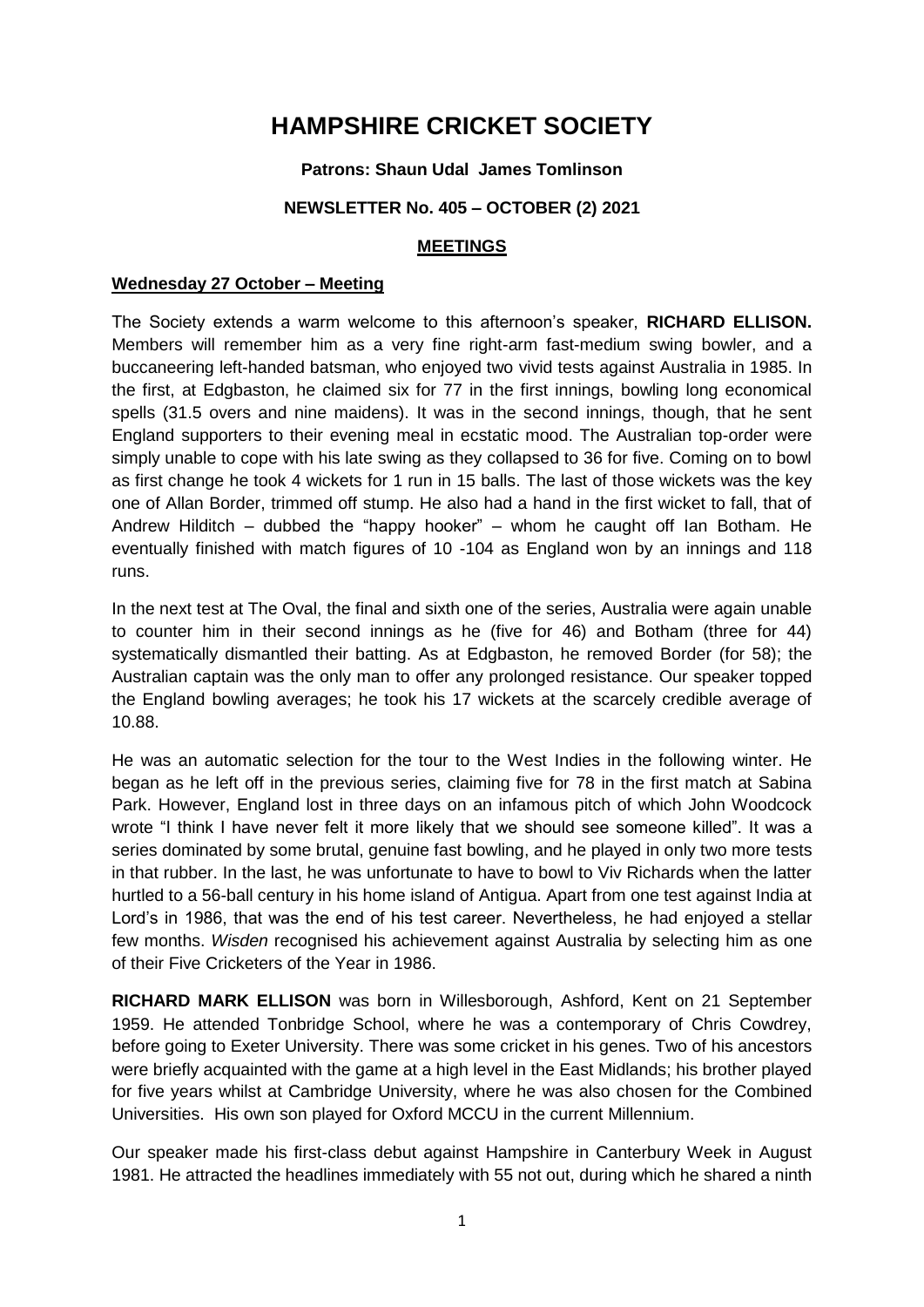wicket partnership of 108 with Derek Underwood. He would have undoubtedly scored more runs during his career had Kent's immensely strong batting during the 1980's not limited his opportunities to play a long innings. His highest score in Championship cricket was 98 against Nottinghamshire at Trent Bridge, a month or so before those Australia tests. It was a most distinguished knock; against a bowling attack which included Richard Hadlee and Clive Rice, he played a lone hand as he nursed the Kent tail, making his runs out of 132 whilst he was at the wicket.

Initially, in partnership with Underwood, he was to become the bane of Hampshire's batting, especially in limited overs cricket. Underwood, of course, had plagued Hampshire for two decades previously. The editor particularly remembers a Benson and Hedges Quarter-Final at Canterbury whilst he was on holiday in 1983. The match started in fine weather, but by mid-afternoon it became cloudy ,and then showery. Kent were bowled out for 198, Ellison making 28, the value of which only becoming apparent on the next afternoon. When play resumed the next morning, in warm, sunny weather, which lasted all day, Hampshire moved, though probably too slowly, to 159 for one, but they were still favourites to win. Underwood, however, dismissed Trevor Jesty and Mark Nicholas, before our speaker finished the Hampshire innings with a hat-trick, dismissing Malcolm Marshall, Nigel Cowley and Bob Parks. Kent had run out winners by 5 runs. He was duly nominated Man of the Match. His influence was such that he was to finish on the losing side against Hampshire only once in List A matches. His frizzy mop of hair and moustache became implanted in our minds.

He played in three Lord's finals, but suffered the misfortune of being on the losing side – once by two runs (against Middlesex in 1986) - on each occasion.

He toured Sri Lanka and India in 1984/85, where his captain David Gower thought he was desperately unlucky not to take more wickets, so often did he beat the bat without capturing the edge. However, Gower filed his performances away in his memory and it was through his influence that Richard Ellison was chosen for those two momentous Ashes tests in the following summer. He also enjoyed a successful winter playing for Tasmania in the Sheffield Shield in 1986/87 but returned home with a back injury. He consequently missed the whole of the 1987 season. Though he took 71 wickets on his return in 1988, which was his most productive summer, he was unable to force himself back into England reckoning. He went, as did last month's speaker, John Emburey, on that controversial tour to South Africa in 1989/90. He still, though, experienced one further noteworthy and memorable moment. In 1991, he returned his career best bowling figures of seven for 33 against Warwickshire at Tunbridge Wells.

After he retired in 1993, he spent a long career, coaching and then teaching, at Millfield School.

#### **Wednesday 6 October 2021 – Report**

John Emburey's talk was an absorbing one. Skilfully interviewed by our Secretary, John Hooper, members were informed of his early days when he started playing cricket in the street. He attended a state school and began life as a medium pace bowler. A coach advised him to bowl spin; he found he could turn the ball naturally, and bowl straight and accurately. His cricketing ambitions began when he was a nine year old; he played for London Schools at the age of 13. He was recommended to Surrey but found they had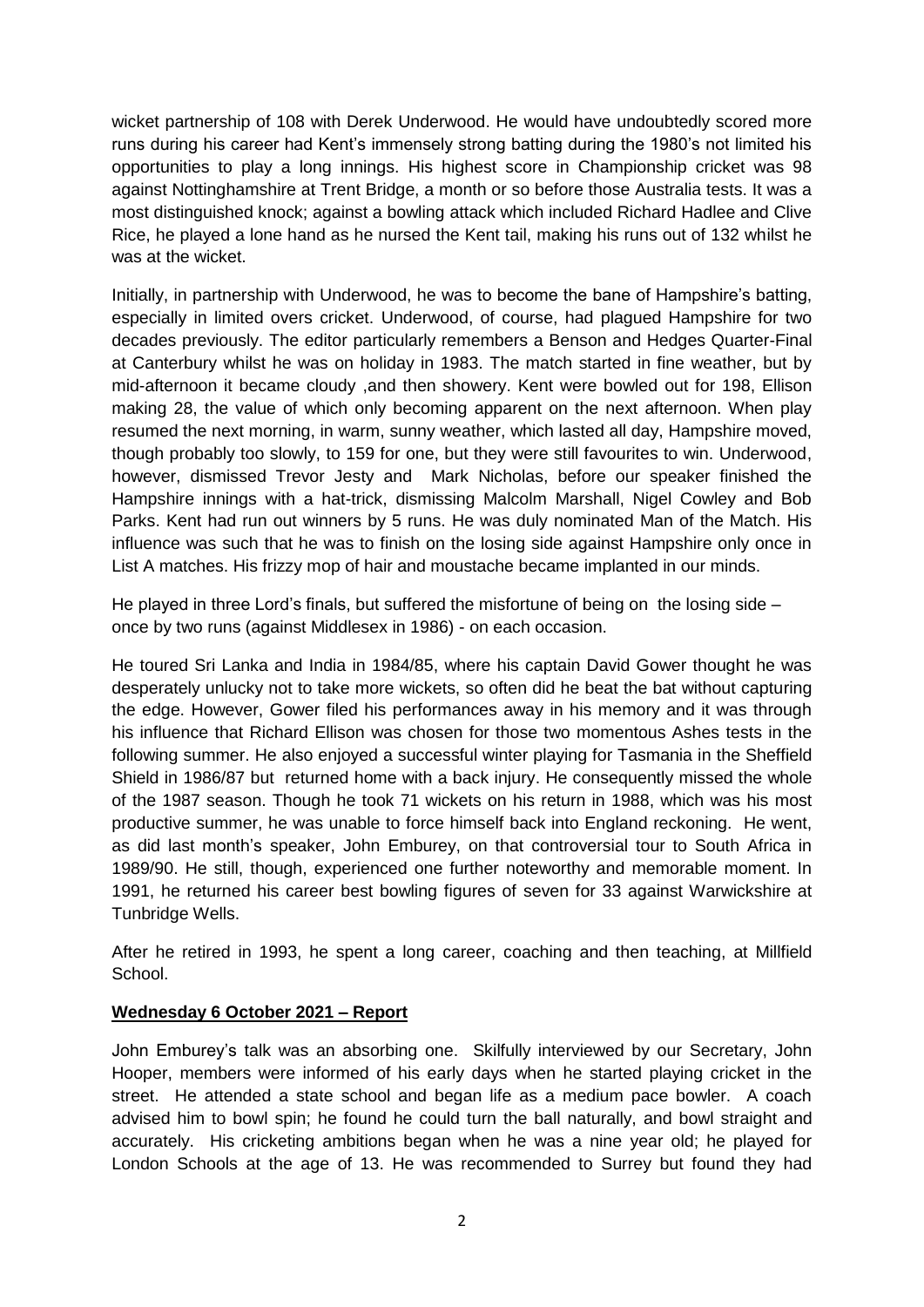enough quality spinners. The Surrey coach Arthur McIntyre suggested he apply to Middlesex. Hailing from Peckham in South London, he could not bring himself to do so. In the event, Middlesex wrote to him and so began a 25–year career.

He recalled what should have been his first-class debut at Dover. However, having missed a train, he arrived late. To teach him a lesson, the senior pros had him running errands up and down steps to the pavilion at The Crabble, which is located on the side of a hill. He was never late for a match again.

Middlesex always played two spin bowlers. Phil Edmonds was Best Man at his wedding. He spoke extensively about the leadership and captaincy prowess of Mike Brearley, and his application of psychology to bring out the best in his players. It wasn't always successful. One batter was a bag of nerves so Brearley suggested he take whisky before going out to bat. He did so, and was out first ball!

The highlight of his career was Edgbaston 1981 (see previous Newsletter). Sydney in 1986/87 provided mixed emotions. He felt he could steer England to victory; he was last man out, playing a cross bat shot. He always played straight thereafter. He spoke about the perils of touring India. His first tour to South Africa was prompted by both those off field experiences in India as well as turgid wickets, negative tactics and biased umpiring. He was at a low ebb.

His second tour to South Africa was intimidating in a different sense. FW de Klerk had informed the players beforehand that Nelson Mandela was going to be released during the tour. The matches were played out against a forbidding atmosphere. He was glad the tour was never completed.

He ended by describing the current situation at Middlesex. There was no shortage of questions from the floor thereafter.

Members were extremely complimentary about the afternoon. We had enjoyed the benefit of a first-class speaker. Warm thanks were expressed to the staff at Romsey Golf Club, who had made us very welcome. It was also wonderful to meet so many members after an 18 month gap. 48 members were present at the meeting, one of the highest attendances for a non-Christmas meeting in the last decade.

#### **Wednesday 6 October AGM**

The Society held their first AGM for just over two years before John Emburey's talk. The business was conducted with the minimum of fuss. Our Treasurer, John Grapes, reported a healthy financial situation; 100 members had rejoined, with more expected to do so in the coming weeks. All officers were re-elected en bloc. Our Chairman, Garry Lane, reported on the changes to the Society's meeting venues and times, and the reasons behind the changes. He mentioned that a PA System had been purchased. Subscriptions have continued at £10 for 2021/22 but this will need to revert to our usual subscription of £20 next winter. Garry also mentioned that the Society had provided access to the Pitch Publishing and Simon Hughes Zoom sessions during lockdown. He asked members to consider joining the Committee, which was light on numbers.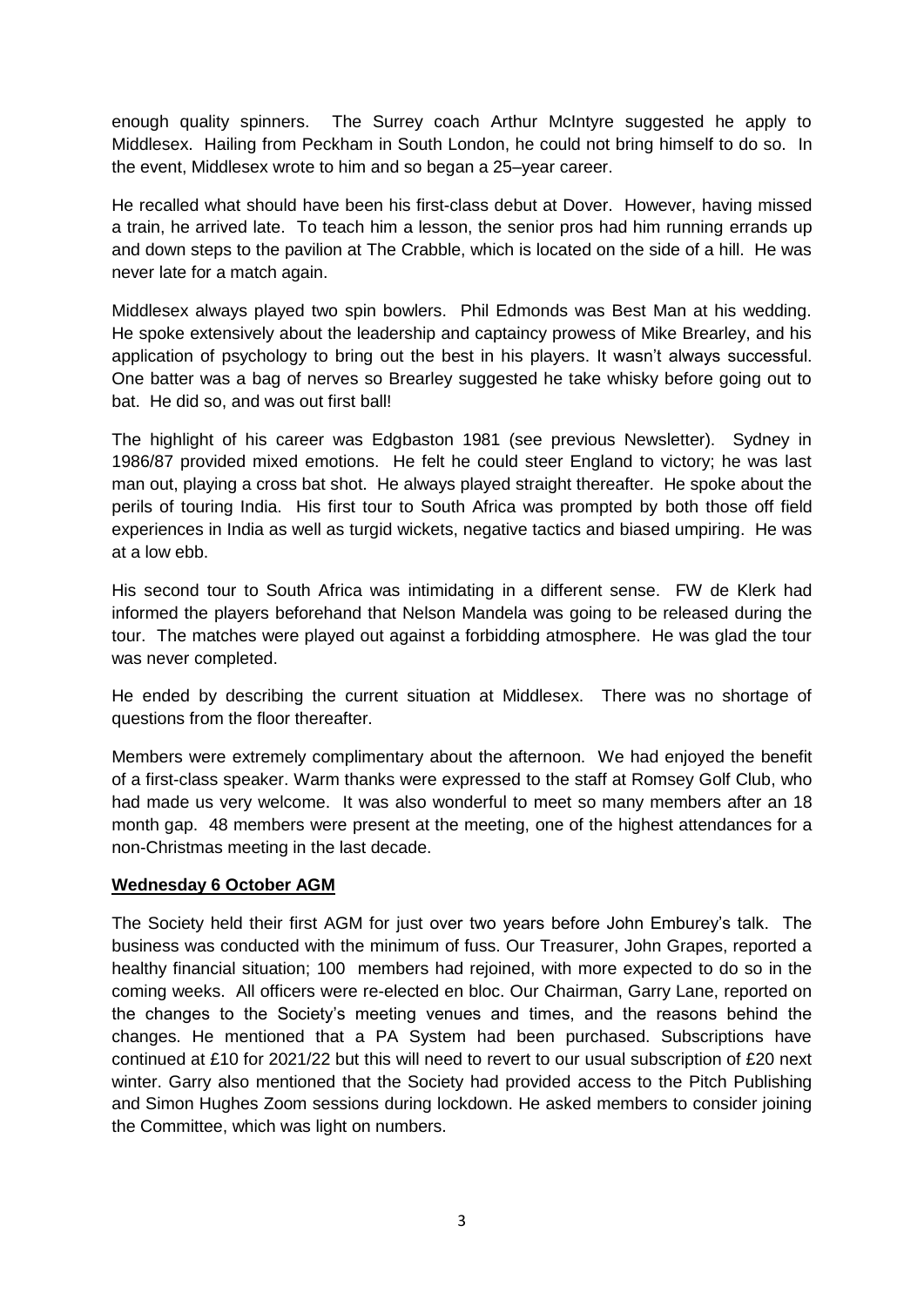# **REMAINING MEETINGS FOR 2021**

The next two meetings will be held on:-

**Wednesday 17 November at Test Valley Golf Club, starting at 2pm.** The speaker will be **IAN GOULD, universally known as "Gunner",** the former Middlesex and Sussex wicketkeeper. He also captained Sussex in 1987, and kept in 18 ODIs for England. He was on the ICC Elite Umpire's Panel between 2009-19, standing in 74 tests and 140 ODIs.

As might be expected from such an ebullient character, he proved to be a highly entertaining speaker when interviewed on last winter's Pitch Publishing Zoom sessions, following the publication of his autobiography *Gunner*: *My Life In Cricket.* Copies of the book will be available at the meeting, when he will be interviewed by Garry Lane.

Would members please contact John Hooper [\(secretary@hantscricsoc.org.uk\)](mailto:secretary@hantscricsoc.org.uk) if they would like a meal before the meeting.

**Wednesday 8 December 2021 at Romsey Golf Club. This will be the occasion of the Society's Christmas Lunch, which will start at 1pm. Detailed arrangements regarding the lunch, including menus, will be circulated to members in early November. Our speaker will be Mike Selvey, who will commence his address at approximately 2.30 pm.** Members will be aware that he enjoyed the majority of his career with Middlesex, where he was a key member and serial trophy winner in that great side of the Mike Brearley era. His playing days were book ended by brief appearances for Surrey, Cambridge University and Glamorgan. He played for England in three tests, two of which were against the powerful West Indies side of 1976. He went on to enjoy an even longer career in the print media, for *The Guardian and The Cricketer,* and on radio as a summariser on *Test Match Special* and *Talksport.* Mike Selvey will be talking on Team Selection.

# **AWARD OF COUNTY CAPS**

Seven players were awarded their County Caps at the Annual Awards Dinner in October: **Tom Alsop, Keith Barker, Mason Crane, Ian Holland, Lewis McManus, Joe Weatherley and Brad Wheal.**

# **HAMPSHIRE WIN 2nd XI CHAMPIONSHIP**

Hampshire won the  $2^{nd}$  XI Championship for the second time in three years last summer. In effect, they have now won the competition twice in succession, as Covid prevented it being played in 2020. Prior to 2019, Hampshire were previous winners in 1967, 1971, 1981, 1995 and 2001.

# **SOUTHERN VIPERS**

The Southern Vipers retained the Rachel Heyhoe Flint Trophy in 2021. **EMILY WINDSOR,**  whom members will recall spoke to the Society in the company of Charlie Dean and Bob Parks in March 2018, took the Vipers to a three wicket victory against the Northern Diamonds at Northampton. She scored a measured unbeaten knock of 47, in a partnership of 78 with Tara Norris (40 not out). She was nominated Player of the Match. She also played five matches for Trent Rockets in The Women's Hundred. She achieved all this in between